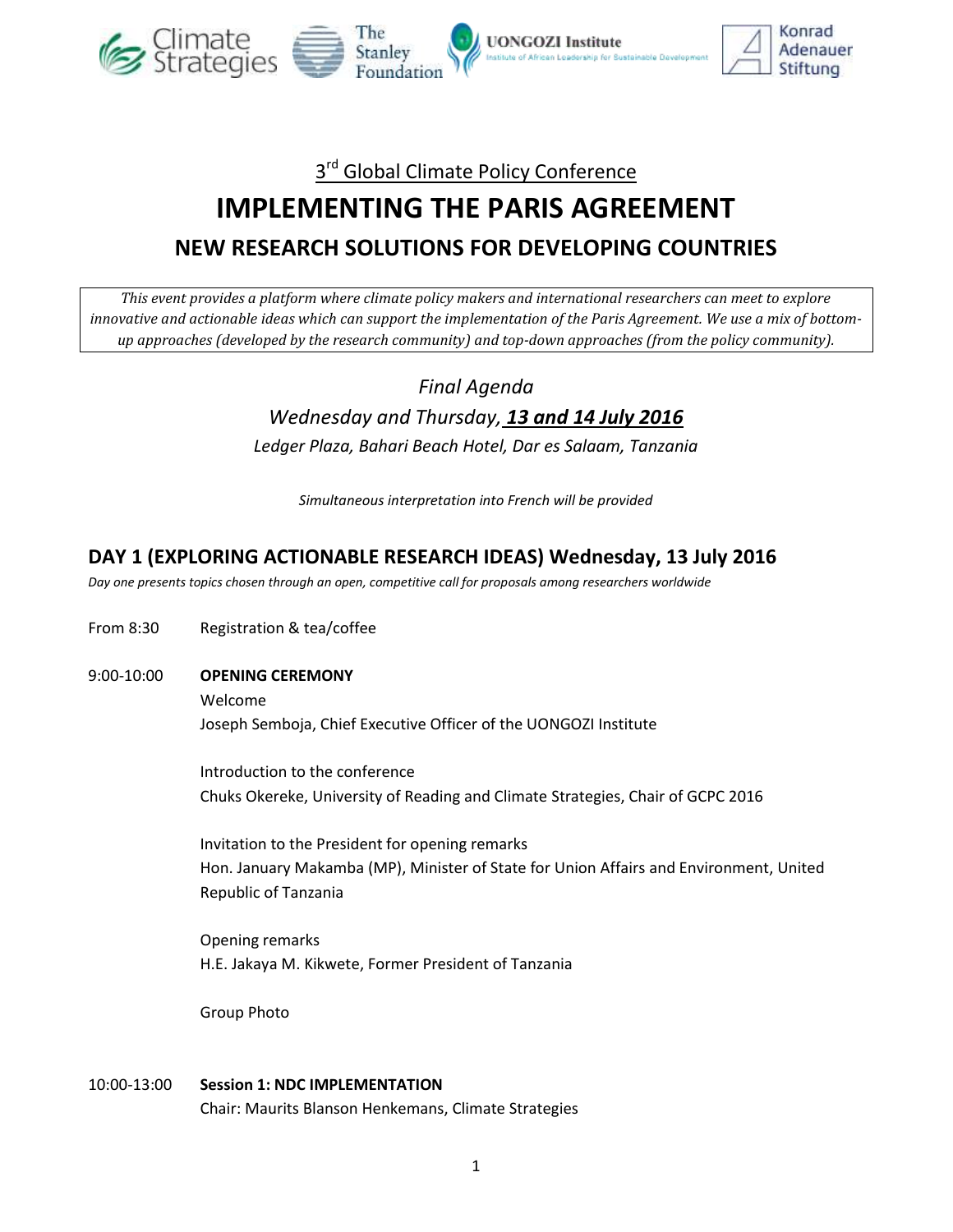

Presentation 1 [15 min]: Adequacy and Equitability of NDCs: Case of Tanzania and South; Chipo Mukonza, University of South Africa

Presentation 2 [15 min]: Towards Harmonization of the East African Community Climate Change Policies, Laws and Institutions; Bernard Namanya, BNB Advocates

Presentation 3 [15 min]: Roles of a Microfinance Beneficiary-Led Development Framework in The SDG and Climate Change Domain; Dumisani Chirambo, Northern Alliance Financing Corporation

- 11:00 11:30 Tea/coffee break
- 11.30 13.00 Reactions from stakeholders: Augustine B Njamnshi, BDCP Cameroon & Pan African Climate Justice Alliance Felix Liilakako, Juristes pour l'Environnement au Congo

**Discussion** 

- 13:00 14:00 Lunch
- 14:00 17:00 **Session 2: ADAPTATION**

Chair: Miriam Fischer, KAS

Presentation 1 [15 min]: Curriculum reforms: essential tool for effective implementation of climate change adaptation strategies; Tatenda Mutasa, Zimbabwe

Presentation 2 [15 min]: Bright-spots: scaling-up grassroots innovation for adaptation in India and Africa; Vikrom Mathur, Observer Research Foundation

Presentation 3 [15 min]: Accelerating Clean Energy and Climate Smart Agriculture; Jacob Park, Green Mountain College

Presentation 4 [15 min]: Smallholder farmer perceptions and experience of climate change adaptation policies; Varaidzo Chinokwetu, Chinhoyi University of Technology, Zimbabwe

Response: Financing adaptation – Fazal Issa, Forum Climate Change Tanzania

- 15:15 15:45 Tea/coffee break
- 15:45 17.00 Reactions from stakeholders:

Matthew Kwabena Adeyanju, Sekondi Takoradi Chamber of Commerce & Industry, Ghana Matthew Matimbwi, Tanzania Renewable Energy Association Katshioka Sangamina Forbes, Director Environment of the Provincial Ministry of Education, Environment, Communication and Gender of Kinshasa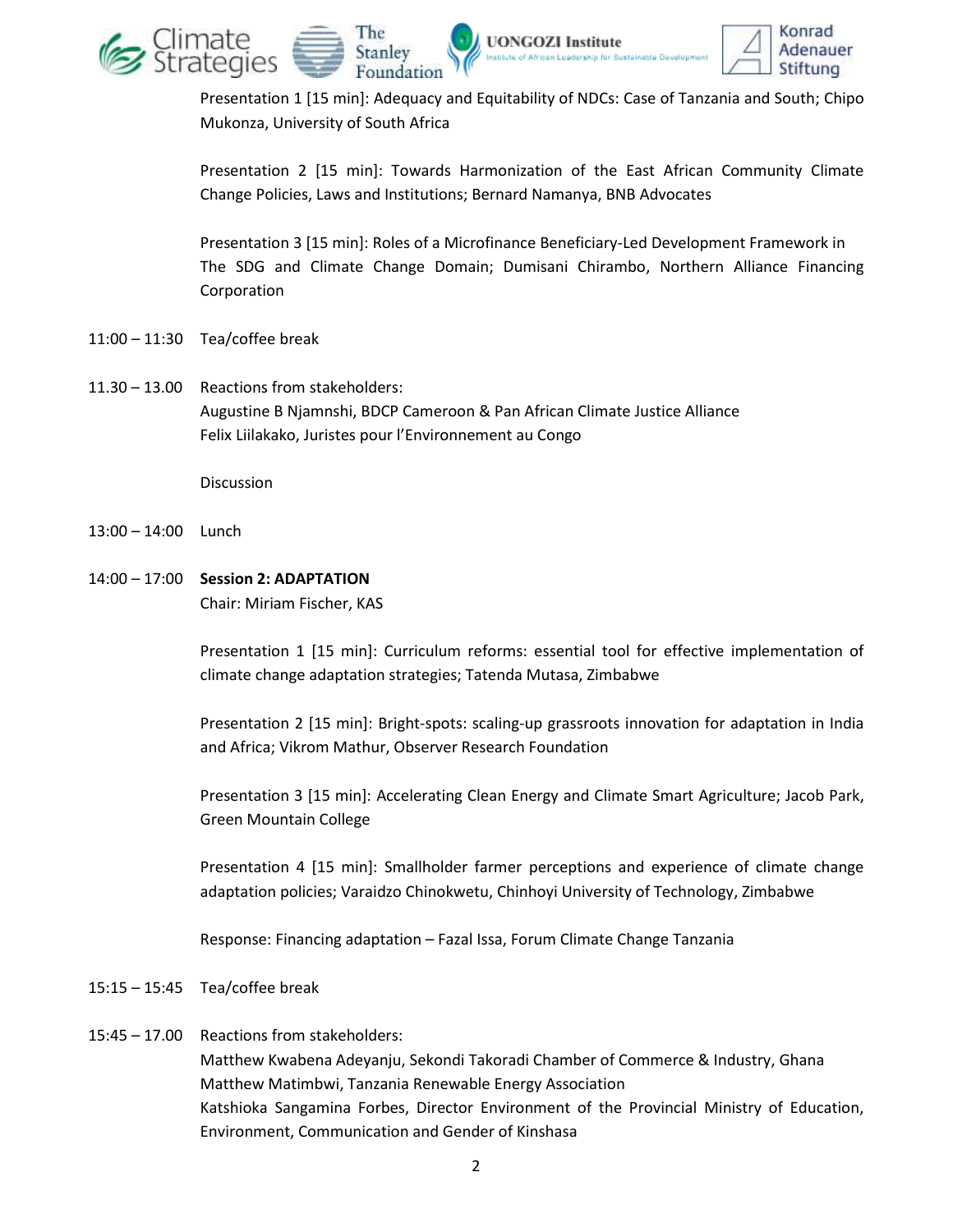



Discussion

17:00 Close of day 1, followed by reception and dinner

#### **DAY 2 (EFFECTIVE IMPLEMENTATION) Thursday, 14 July 2016**

*Day two focuses on implementation and looks forward at the next steps*

- 8:30 Tea/coffee
- 9:00 11:30 **Session 3: STRENTHENING CAPACITY OF AFRICAN POLICY-MAKING & CIVIL SOCIETY** Moderator: Sonja Klinsky, Arizona State University

Introduction 1 [15 min]: Aidan G. Msafiri, Climate Change Ambassador for Tanzania Introduction 2 [15 min]: Yamide Dagnet, WRI Introduction 3 [15 min]: Razack B Lokina, University of Dar es Salaam

Response: financing capacity building: Siaka Coulibaly, The African Capacity Building Foundation Response: Kassim Gawsu Toure, African Youth Initiative on Climate Change Response: Stanley Ijeoma, Schrodinger Green

Discussion

- 11:30 12:30 Lunch
- 12:30 15:00 **Session 4: EXPLORING TRANFORMATIONAL PATHWAYS TOWARDS 1,5C** Moderator: Ambuj Sagar, Indian Institute of Technology Introduction 1 [15 min]: Ajay Mathur, TERI Introduction 3 [15 min]: Gareth Phillips, African Development Bank

Response: Ann Makena, Pan African Climate Justice Alliance Response: Ntahorwamiye Aime Claude, Ministry of Finance of Burundi